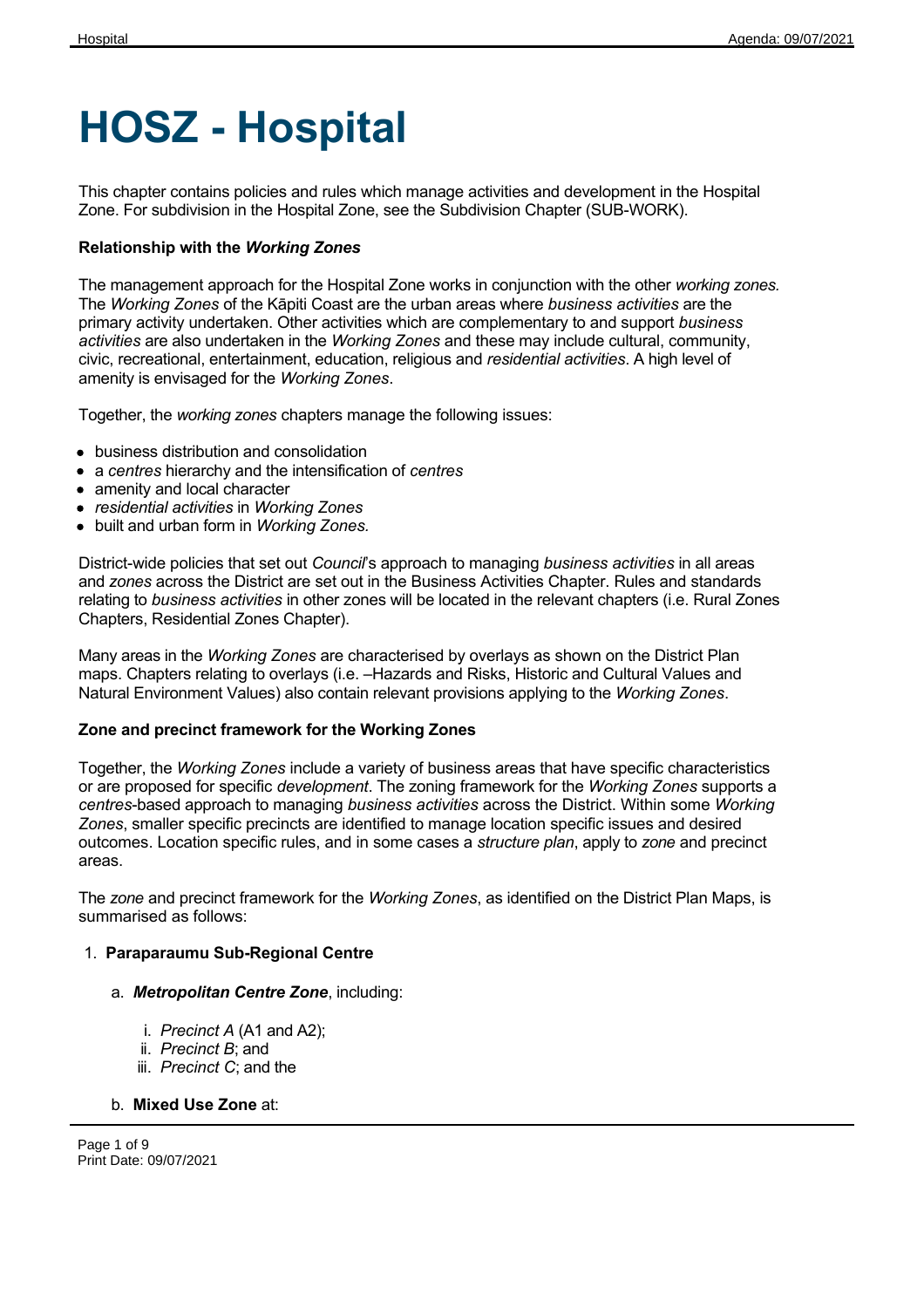- i. Ihakara Street West Precinct;
- ii. Ihakara Street East Precinct;
- iii. Kapiti Road; and
- iv. Paraparaumu North Gateway Precinct;
- 2. **Town Centre Zone**, including:
	- a. Ōtaki Main Street;
	- b. Ōtaki Rail;
	- c. Waikanae;
	- d. Paraparaumu Beach; and
	- e. Raumati Beach;
- 3. **Local Centre Zone**, including:
	- a. Paekākāriki;
	- b. Raumati South;
	- c. Kena Kena;
	- d. Meadows Precinct;
	- e. Te Moana Road;
	- f. Mazengarb Road;
	- g. Waikanae North Development Zone Precinct 6 Mixed Use; and
	- h. Ngārara Zone Waimeha *Neighbourhood Development Area*;
- 4. **Hospital Zone**;
- 5. **General Industrial Zone**, including:
	- a. Ōtaki South Precinct; and
- 6. **Airport Zone**, including:
	- a. Airport Core Precinct;
	- b. Airport Mixed Use Precinct;
	- c. Airport Buffer Precinct; and
	- d. *Aviation Heritage* Precinct.

**Strategic Context**

The Primary Objectives that this chapter implements are:

- DO-O1 Tāngata Whenua;
- DO-O3 Development Management;
- DO-O8 Strong Communities;
- DO-O11 Character and Amenity Values; and
- DO-O14 Access and Transport.

#### **DO-O1** Tāngata Whenua

To work in partnership with the *tangata whenua* of the District in order to maintain *kaitiakitanga* of the District's resources and ensure that decisions affecting the natural *environment* in the District are made in accordance with the principles of Te Tiriti o Waitangi (Treaty of Waitangi).

#### **DO-O3** Development Management

Page 2 of 9 Print Date: 09/07/2021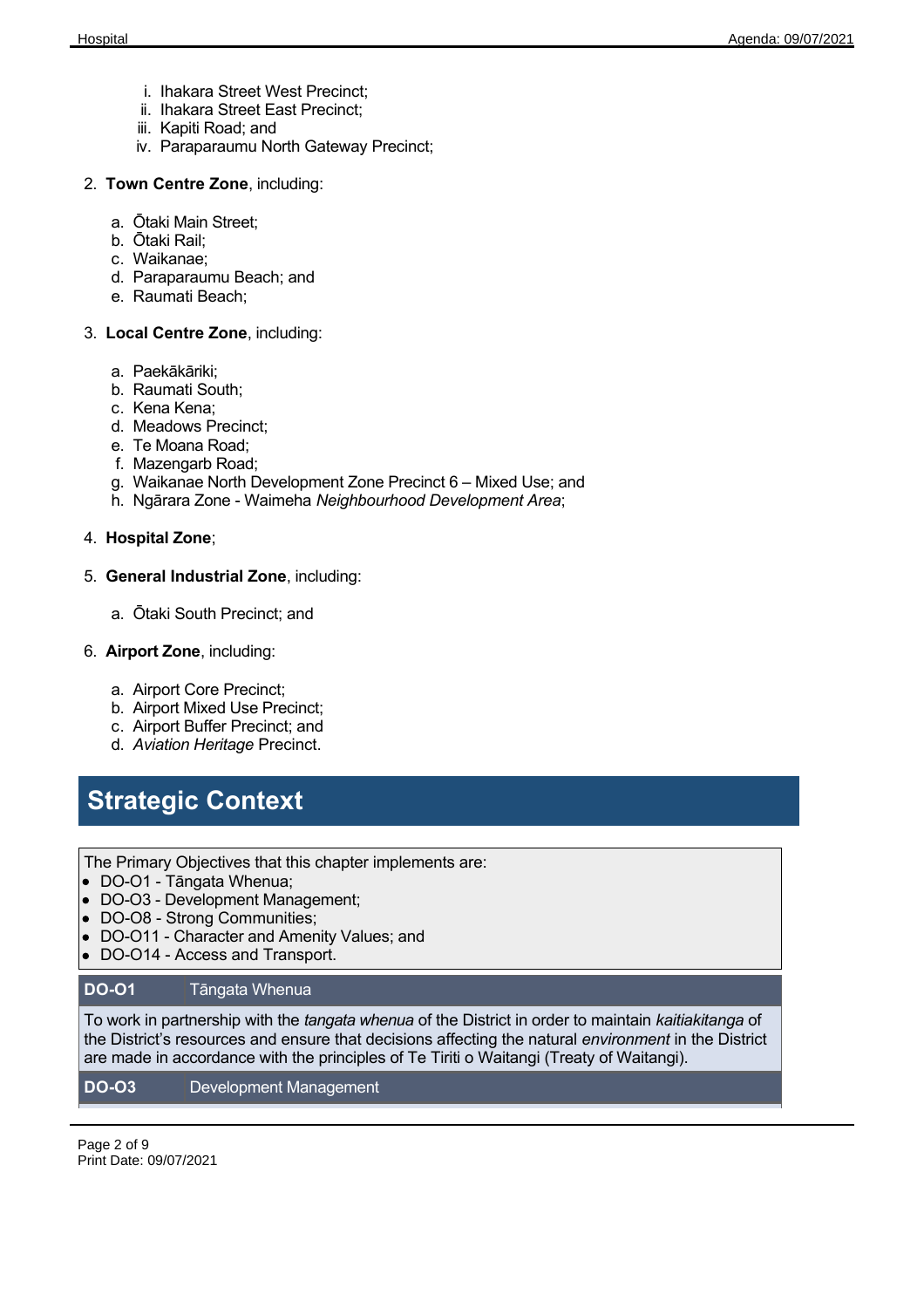To maintain a consolidated urban form within existing urban areas and a limited number of identified growth areas which can be efficiently serviced and integrated with existing townships, delivering:

- 1. urban areas which maximise the efficient end use of energy and integration with infrastructure;
- 2. a variety of living and working areas in a manner which reinforces the function and vitality of centres;
- 3. resilient communities where development does not result in an increase in risk to life or severity of damage to property from natural hazard events;
- 4. higher residential densities in locations that are close to centres and public open spaces, with good access to public transport;
- 5. management of development in areas of special character or amenity so as to maintain, and where practicable, enhance those special values;
- 6. sustainable natural processes including freshwater systems, areas characterised by the productive potential of the land, ecological integrity, identified landscapes and features, and other places of significant natural amenity;
- 7. an adequate supply of housing and areas for business/employment to meet the needs of the District's anticipated population which is provided at a rate and in a manner that can be sustained within the finite carrying capacity of the District; and
- 8. management of the location and effects of potentially incompatible land uses including any interface between such uses.

## **DO-O8** Strong Communities

To support a cohesive and inclusive community where people:

- 1. have easy access and connectivity to quality and attractive public places and local social and community services and facilities;
- 2. have increased access to locally produced food, energy and other products and resources;
- 3. have improved health outcomes through opportunities for active living or access to health services; and
- 4. have a strong sense of safety and security in public and private spaces.

## **DO-O11** Character and Amenity Values

To maintain and enhance the unique character and amenity values of the District's distinct communities so that residents and visitors enjoy:

- 1. relaxed, unique and distinct village identities and predominantly low-density residential areas characterised by the presence of mature vegetation, a variety of built forms, the retention of landforms and unique community identities;
- 2. vibrant, lively *town centres* supported by higher density residential and mixed use areas;
- 3. neighbourhood *centres*, village communities and employment areas characterised by high levels of amenity, accessibility and convenience;
- 4. productive rural areas, characterised by openness, natural landforms, areas and corridors of *indigenous vegetation*, and *primary production activities*; and
- 5. well managed interfaces between different types of land use areas (e.g. between living, working and rural areas and between potentially conflicting land uses, so as to minimise adverse *effect*s.

## **DO-O14** Access and Transport

To ensure that the transport system in the District:

- 1. integrates with land use and urban form and maximises accessibility;
- 2. improves the efficiency of travel and maximises mode choice to enable people to act sustainably as well as improving the resilience and health of communities;
- 3. contributes to a strong economy;
- 4. avoids, remedies or mitigates adverse *effect*s on land uses;

Page 3 of 9 Print Date: 09/07/2021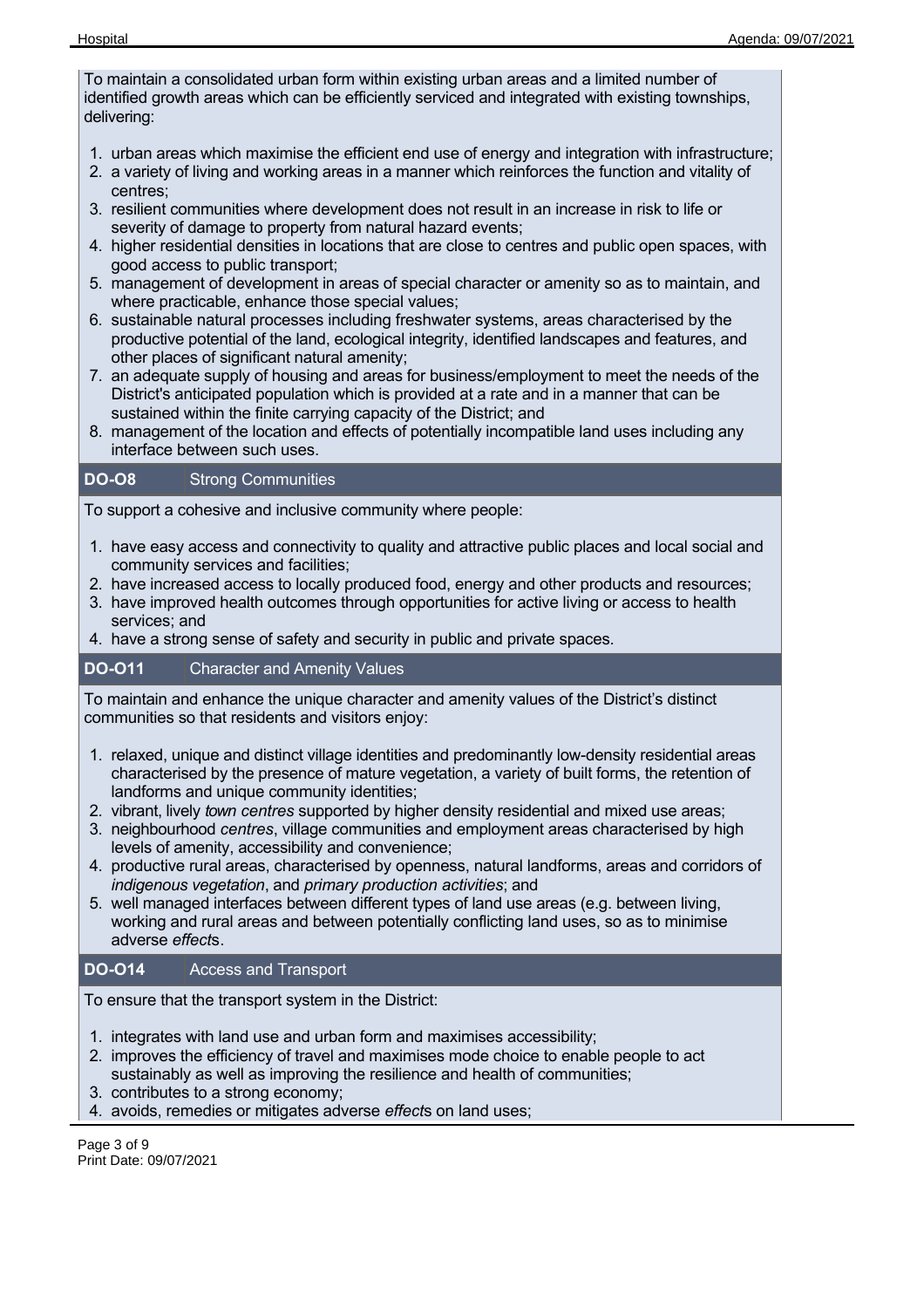- 5. does not have its function and operation unreasonably compromised by other activities;
- 6. is safe, fit for purpose, cost effective and provides good connectivity for all communities; and
- 7. provides for the integrated movement of people, goods and services.

Provisions in other chapters of the Plan may also be relevant.

| <b>Policies</b>                                                                                                                                                                                                                                                                                                                                                                                                                    |                                                                                                                                                                                                                                                                                                         |  |  |  |
|------------------------------------------------------------------------------------------------------------------------------------------------------------------------------------------------------------------------------------------------------------------------------------------------------------------------------------------------------------------------------------------------------------------------------------|---------------------------------------------------------------------------------------------------------------------------------------------------------------------------------------------------------------------------------------------------------------------------------------------------------|--|--|--|
| HOSZ-P1                                                                                                                                                                                                                                                                                                                                                                                                                            | Hospital Zone and Precinct B of the Metropolitan Centre Zone                                                                                                                                                                                                                                            |  |  |  |
| Subdivision, use and development in the Hospital Zone and Precinct B of the Metropolitan Centre<br>Zone, will provide for community, civic, cultural, education, health and recreation uses, facilities<br>and services which serve the local community and District. The Hospital Zone will have a civic<br>focus and will provide for a network of facilities which meet the needs of the community now, and<br>into the future. |                                                                                                                                                                                                                                                                                                         |  |  |  |
|                                                                                                                                                                                                                                                                                                                                                                                                                                    | Subdivision, use and development in the Hospital Zone and Precinct B of the Metropolitan Centre<br>Zone will be undertaken in accordance with the following principles:                                                                                                                                 |  |  |  |
| recreation uses;                                                                                                                                                                                                                                                                                                                                                                                                                   | 1. retail and commercial activities (excluding industrial activities) will only be provided for where<br>they are limited in scale and are ancillary to community, civic, cultural, education, health or                                                                                                |  |  |  |
|                                                                                                                                                                                                                                                                                                                                                                                                                                    | 2. the co-location, sharing and efficient use of facilities and associated <i>infrastructure</i> will be                                                                                                                                                                                                |  |  |  |
|                                                                                                                                                                                                                                                                                                                                                                                                                                    | supported;<br>3. design will be high quality and contribute to a high level of amenity;<br>4. development and landmarks will be appropriate to and reflect the natural, cultural and historical<br>identity of the District;                                                                            |  |  |  |
|                                                                                                                                                                                                                                                                                                                                                                                                                                    | 5. public spaces will provide places where people can safely meet, play and interact;<br>6. viewshafts of key landforms, including remnant dunes and Kāpiti Island, will be maintained and<br>framed by streets and buildings (excluding minor buildings);                                              |  |  |  |
|                                                                                                                                                                                                                                                                                                                                                                                                                                    | 7. buildings (excluding minor buildings) will have active frontages, including frequent entrances<br>and windows and architectural details, which are appropriate to the use of the building;<br>8. streets and <i>development</i> will be designed at a high quality pedestrian scale to create a slow |  |  |  |
|                                                                                                                                                                                                                                                                                                                                                                                                                                    | street traffic environment;<br>9. public spaces will provide for the clear and easy movement of people;<br>10. development will be undertaken in accordance with the Crime Prevention Through                                                                                                           |  |  |  |
|                                                                                                                                                                                                                                                                                                                                                                                                                                    | Environmental Design Guidelines in Appendix 6;<br>11. access through and around facilities, buildings and public spaces will be clear and convenient                                                                                                                                                    |  |  |  |
|                                                                                                                                                                                                                                                                                                                                                                                                                                    | for all visitors and workers; and<br>12. universal design principles will be adopted in buildings (excluding minor buildings),<br>infrastructure and streets.                                                                                                                                           |  |  |  |
| HOSZ-P2                                                                                                                                                                                                                                                                                                                                                                                                                            | Activities in the Working Zones                                                                                                                                                                                                                                                                         |  |  |  |
|                                                                                                                                                                                                                                                                                                                                                                                                                                    | Business activities are the primary land use and function of the Working Zones. The location,<br>scale, size and design of <i>subdivision</i> , use and <i>development</i> in the <i>Working Zones</i> will be<br>undertaken with regard to the following principles:                                   |  |  |  |
| 1. local and on-site amenity values are maintained and enhanced;<br>2. local built identity and character values are retained;<br>3. connectivity and access within and to the Working Zones is enhanced;<br>4. opportunities for transport choice and efficiency are maximised, including integration with<br>public and community transport;<br>5. built form is compatible with the surrounding environment;                    |                                                                                                                                                                                                                                                                                                         |  |  |  |
|                                                                                                                                                                                                                                                                                                                                                                                                                                    | 6. facilities are integrated within the centre or other Working Zones; and                                                                                                                                                                                                                              |  |  |  |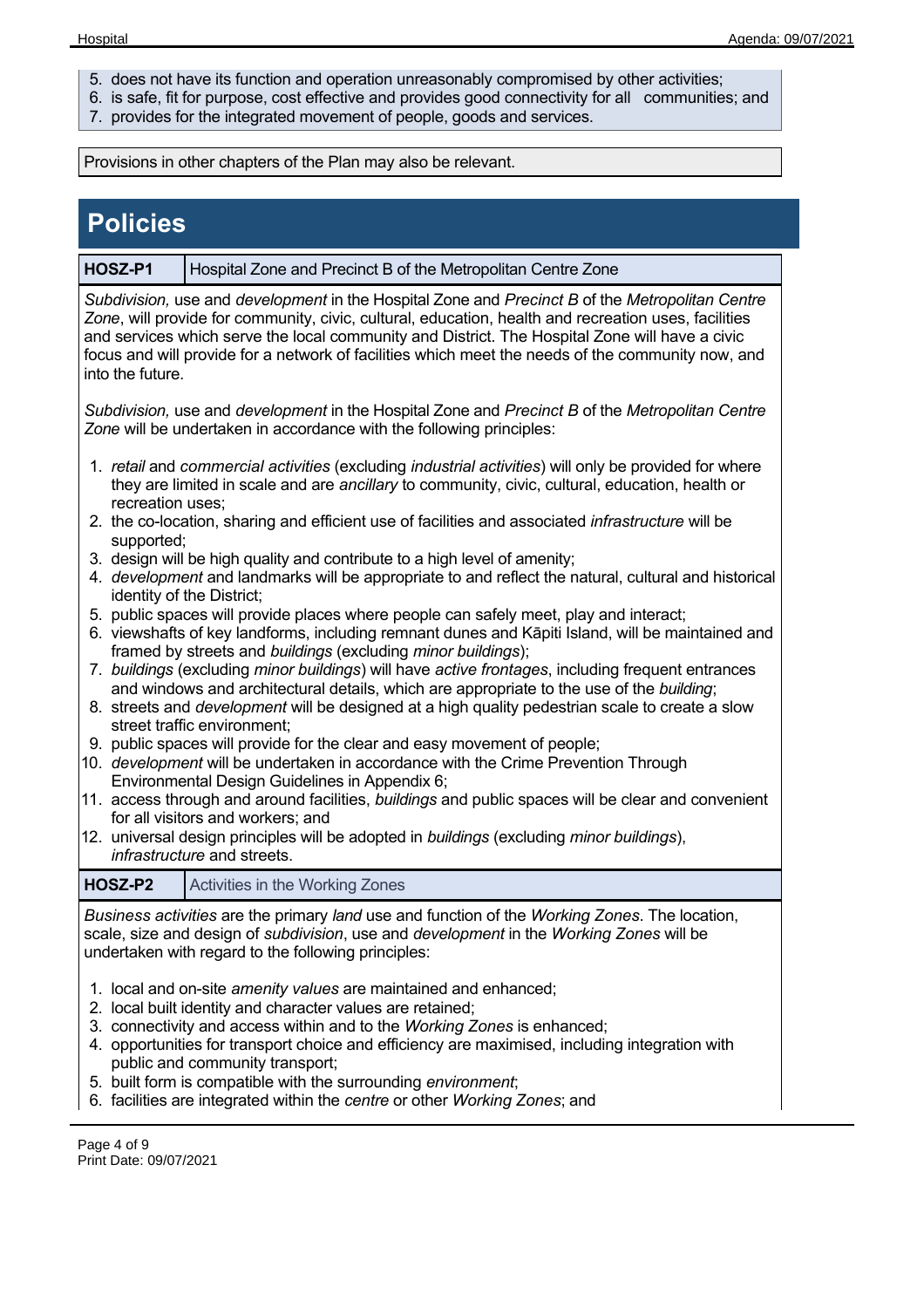7. *temporary events* will be enabled in *centres* where they are consistent with the scale, role and function of the *centre*.

## **Rules HOSZ-R1** Any activity that is a *permitted activity* under the rules in this chapter. **Permitted Activity Standards** 1. Hours of operation for any *activity* adjoining or facing the *Residential Zones* shall be limited to between 7.00am and 11.00pm, 7 days a week. 2. The activity must not cause offensive or objectionable odour, dust or smoke at or beyond the *boundary* of the *site* on which it is occurring. 3. Light level from the activity must not exceed 10 lux, measured 1.5 metres inside the *boundary* of any adjoining Rural or *Residential Zone*. 4. *Sites* must be maintained so that they are clear of all rubbish, except *waste* materials which are temporarily stored pending disposal elsewhere, and all materials (including goods, machinery, vehicles, boxes, crates, pallets and *waste* material) must be stored in a neat and tidy manner. 5. Activities adjoining the *Residential Zones* and storage areas containing refuse, by-products or raw materials (unless fronting a service lane) must be screened by a 2 metre high close-boarded fence or shrubs or *trees* of an equivalent *height*. **HOSZ-R2** Any activity which is not specified as a *permitted, controlled, restricted discretionary, discretionary,* or *non-complying activity* in the rules in this chapter. **Permitted Activity Standards** 1. The activity complies with all *permitted activity* standards in this chapter. **HOSZ-R3** *Community facilities* including civic offices, community centres, community libraries, displays of information to the public, courthouses, and public toilets*, educational facilities* including work skills training centres and facilities for the care of children under the age of five (such as daycare facilities)*,* performing arts facilities and health facilities. Excludes: land and buildings used by members of the community for recreation and sport. **Permitted** Activity **Standards HOSZ-R4** *Recreation* and cultural activities. Permitted **Standards**

| ו פווווונפט<br>Activity      | vianuarus                                                                                                                                                                                                                                                                             |
|------------------------------|---------------------------------------------------------------------------------------------------------------------------------------------------------------------------------------------------------------------------------------------------------------------------------------|
| HOSZ-R4                      | <i>Recreation</i> and cultural activities.                                                                                                                                                                                                                                            |
| Permitted<br>Activity        | <b>Standards</b>                                                                                                                                                                                                                                                                      |
| HOSZ-R5                      | Retail activities.                                                                                                                                                                                                                                                                    |
| Permitted<br><b>Activity</b> | <b>Standards</b><br>1. Retail activities, excluding licensed premises, must be ancillary to the permitted<br>or consented activity on the site and have a maximum retail floor space of<br>$50m2$ .<br>2. Food and beverage outlets, excluding licensed premises, shall be permitted. |
| HOSZ-R6                      | New buildings and structures and additions and alterations to existing<br>buildings and structures.                                                                                                                                                                                   |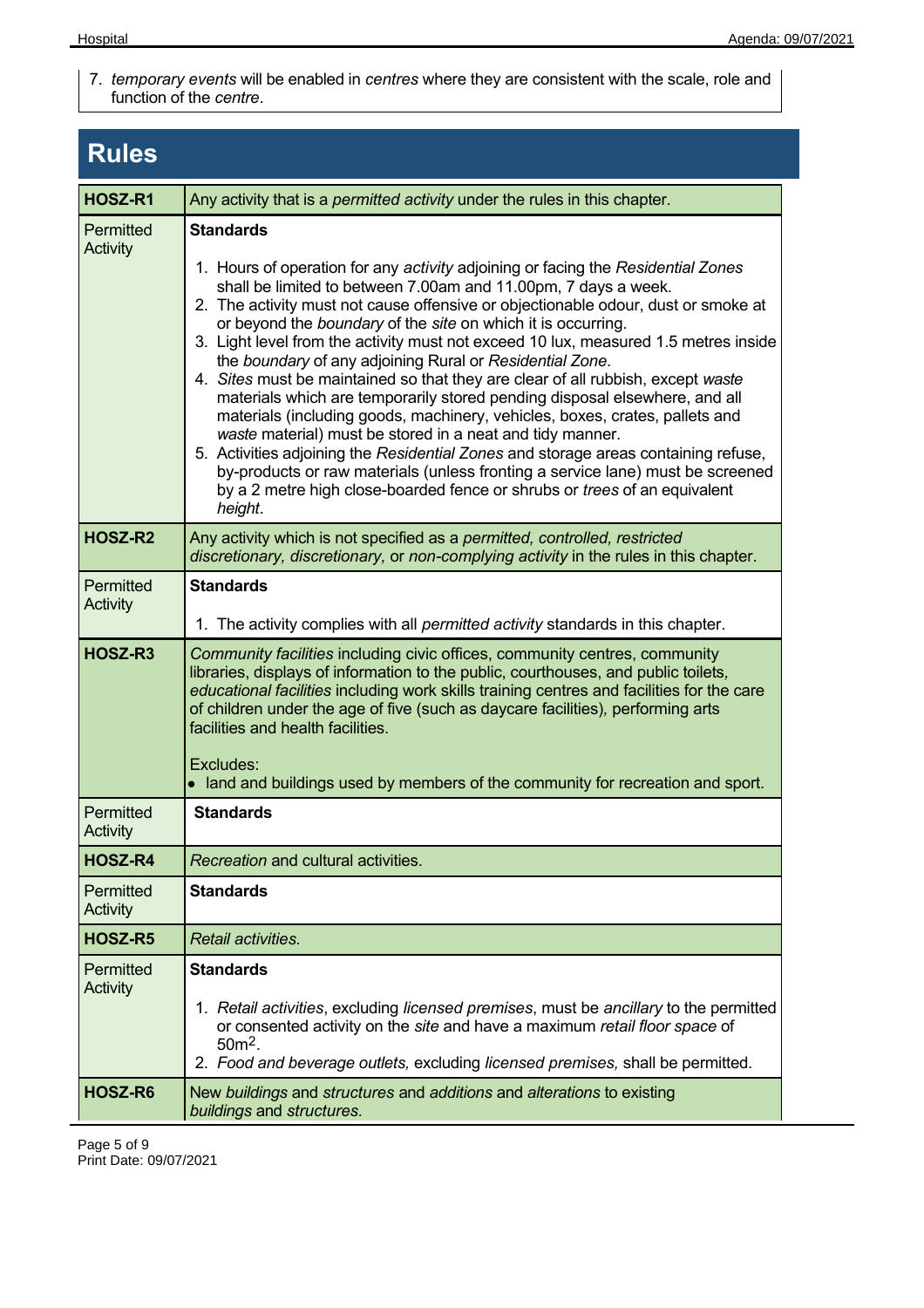|                       | Excludes:<br>• New minor buildings and additions and alterations to existing minor buildings.<br>Height measurement criteria, and measurement criteria apply to activities under<br>this rule.                                                                                                                                                                                                                                                                                                                                                                                                                                                                                                                                                                                                                                                                                                                                                                                                          |       |  |
|-----------------------|---------------------------------------------------------------------------------------------------------------------------------------------------------------------------------------------------------------------------------------------------------------------------------------------------------------------------------------------------------------------------------------------------------------------------------------------------------------------------------------------------------------------------------------------------------------------------------------------------------------------------------------------------------------------------------------------------------------------------------------------------------------------------------------------------------------------------------------------------------------------------------------------------------------------------------------------------------------------------------------------------------|-------|--|
| Permitted<br>Activity | 1. The maximum height of any building or structure from original ground level shall<br>be 12 metres and no building shall be more than 3 storeys above the original<br>ground level.<br>2. All buildings and structures must fit within a height in relation to<br>boundary envelope, which is made up of recession planes which commence at<br>a point 2.1 metres above the original ground level at the site boundary where it<br>adjoins the boundary of Residential Zones and inclines inwards at an angle of<br>45 degrees. The exception to this is that garages located in the side or rear<br>yard and not more than 2.4 metres in height (as measured by the height<br>measurement criteria) may infringe the height in relation to boundary envelope.<br><b>Measurement Criteria:</b><br>a. The height in relation to boundary envelope must be measured from a point<br>above the original ground level at the boundary (including restrictive<br>covenant areas of cross lease properties). |       |  |
|                       | b. Residential chimneys, electricity transmission towers, masts, radio,<br>television and telecommunication antenna and aerials are excluded from<br>the <i>height in relation to boundary</i> envelope.<br>c. Where there is a right-of-way or an access strip/leg adjoining the allotment<br>boundary, the height in relation to boundary envelope shall be measured<br>from a point 2.1 metres above a point midway across the right-of-way<br>or access strip/leg.<br>RECESSION PLANE<br><b>MAXIMUM HEIGHT</b><br>NOTE:Gable end roofs<br>may penetrate plane by $1/3$ of X<br>8.00m<br>8.00m<br>45 <sup>o</sup><br>$\cdot$<br>site boundar                                                                                                                                                                                                                                                                                                                                                         | 2.10m |  |
|                       | site boundary<br>site boundar<br>3. Any building or structure which is setback 2 or more metres from the road<br>boundary must provide (or, in respect of existing trees, retain) at least one<br>specimen tree capable of growing to 5 metres in height within 10 years of<br>planting for every 10 metres of site frontage. Any landscaping provided in<br>accordance with this standard must be included in the landscaping car park<br>requirement.<br>4. All buildings, other than temporary or accessory storage buildings, must be lit<br>with exterior lighting at pedestrian entrance areas at a minimum of 10 lux.<br>5. Buildings shall be sited a minimum of 4 metres from the boundary of the<br><b>Residential Zones.</b><br>6. Buildings and structures shall have a maximum building coverage of 75%.                                                                                                                                                                                   |       |  |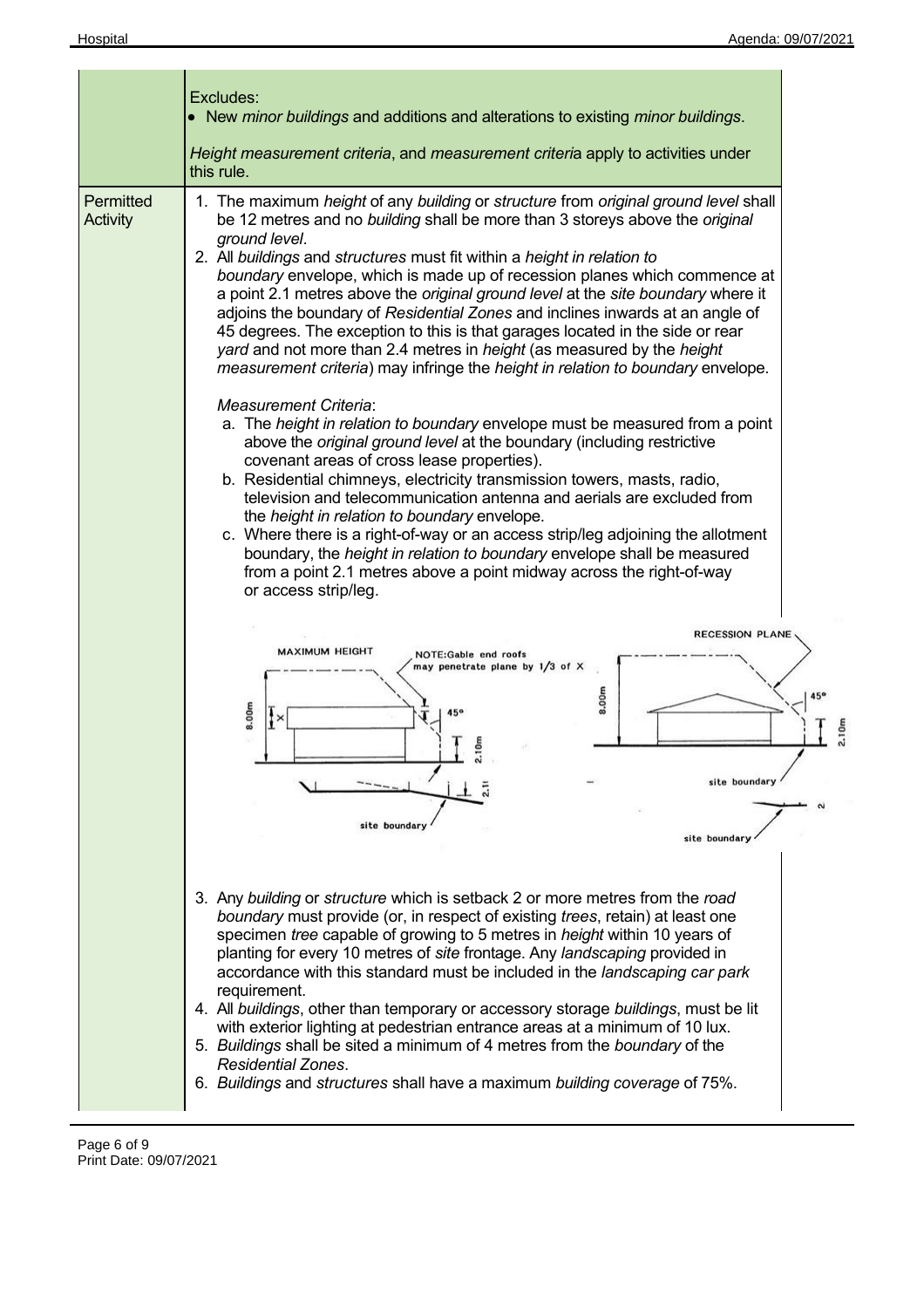|                                         | <b>Measurement Criteria:</b>                                                                                                                                                                                                                                                                                                                                                                                                                                                                            |                                                                                                                                                                                                                                                                                                                                                                                                                                                                                       |  |  |  |  |
|-----------------------------------------|---------------------------------------------------------------------------------------------------------------------------------------------------------------------------------------------------------------------------------------------------------------------------------------------------------------------------------------------------------------------------------------------------------------------------------------------------------------------------------------------------------|---------------------------------------------------------------------------------------------------------------------------------------------------------------------------------------------------------------------------------------------------------------------------------------------------------------------------------------------------------------------------------------------------------------------------------------------------------------------------------------|--|--|--|--|
|                                         | When measuring building coverage, include:<br>a. any part of the site subject to a designation that may be taken or acquired<br>under the Public Works Act 1981.                                                                                                                                                                                                                                                                                                                                        |                                                                                                                                                                                                                                                                                                                                                                                                                                                                                       |  |  |  |  |
|                                         | When measuring building coverage, exclude:<br>a. any section of any buildings that extends out beyond the ground floor level<br>limits of the building and overhangs the ground.<br>b. The footprint of any minor building                                                                                                                                                                                                                                                                              |                                                                                                                                                                                                                                                                                                                                                                                                                                                                                       |  |  |  |  |
|                                         | 7. Pedestrian pathways must be provided with a minimum width of 2 metres and<br>be separated by appropriate marking/delineation from traffic movements from<br>all car parking areas to the building entrances and between building entrances.                                                                                                                                                                                                                                                          |                                                                                                                                                                                                                                                                                                                                                                                                                                                                                       |  |  |  |  |
| HOSZ-R7                                 | Any activity which is listed as a permitted activity or a controlled activity and does<br>not comply with one of more of the associated standards, unless otherwise<br>specifically stated.                                                                                                                                                                                                                                                                                                             |                                                                                                                                                                                                                                                                                                                                                                                                                                                                                       |  |  |  |  |
| <b>Restricted</b>                       | <b>Standards</b>                                                                                                                                                                                                                                                                                                                                                                                                                                                                                        | <b>Matters of Discretion</b>                                                                                                                                                                                                                                                                                                                                                                                                                                                          |  |  |  |  |
| <b>Discretionary</b><br><b>Activity</b> |                                                                                                                                                                                                                                                                                                                                                                                                                                                                                                         | 1. Consideration of the effects of the<br>standard not met.<br>2. Measures to avoid, remedy or<br>mitigate adverse effects.<br>3. Cumulative effects.                                                                                                                                                                                                                                                                                                                                 |  |  |  |  |
| HOSZ-R8                                 | New buildings and structures and additions and alterations to existing buildings and<br>structures where no more than one of the following permitted activity standards is<br>not met:<br>1. height in relation to boundary envelope;<br>2. landscaping;<br>3. lighting;<br>4. buildings adjoining Residential Zones;<br>5. building setbacks;<br>6. pedestrian pathways; and<br>7. vehicle entrances.<br>Excludes:<br>• New minor buildings and additions and alterations to existing minor buildings. |                                                                                                                                                                                                                                                                                                                                                                                                                                                                                       |  |  |  |  |
| <b>Restricted</b>                       | <b>Standards</b>                                                                                                                                                                                                                                                                                                                                                                                                                                                                                        | <b>Matters of Discretion</b>                                                                                                                                                                                                                                                                                                                                                                                                                                                          |  |  |  |  |
| <b>Discretionary</b><br><b>Activity</b> |                                                                                                                                                                                                                                                                                                                                                                                                                                                                                                         | 1. Location, layout, size and design of<br>the proposed development.<br>2. Consideration of the standard(s) not<br>met.<br>3. Visual, character, amenity, historic<br>heritage, streetscape and stream<br>effects.<br>4. The extent of consistency with the<br><b>Crime Prevention Through</b><br>Environmental Design Guidelines in<br>Appendix 6, Council's Subdivision and<br>Development Principles and<br>Requirements 2012 and the Centres<br>Design Principles in Appendix 20. |  |  |  |  |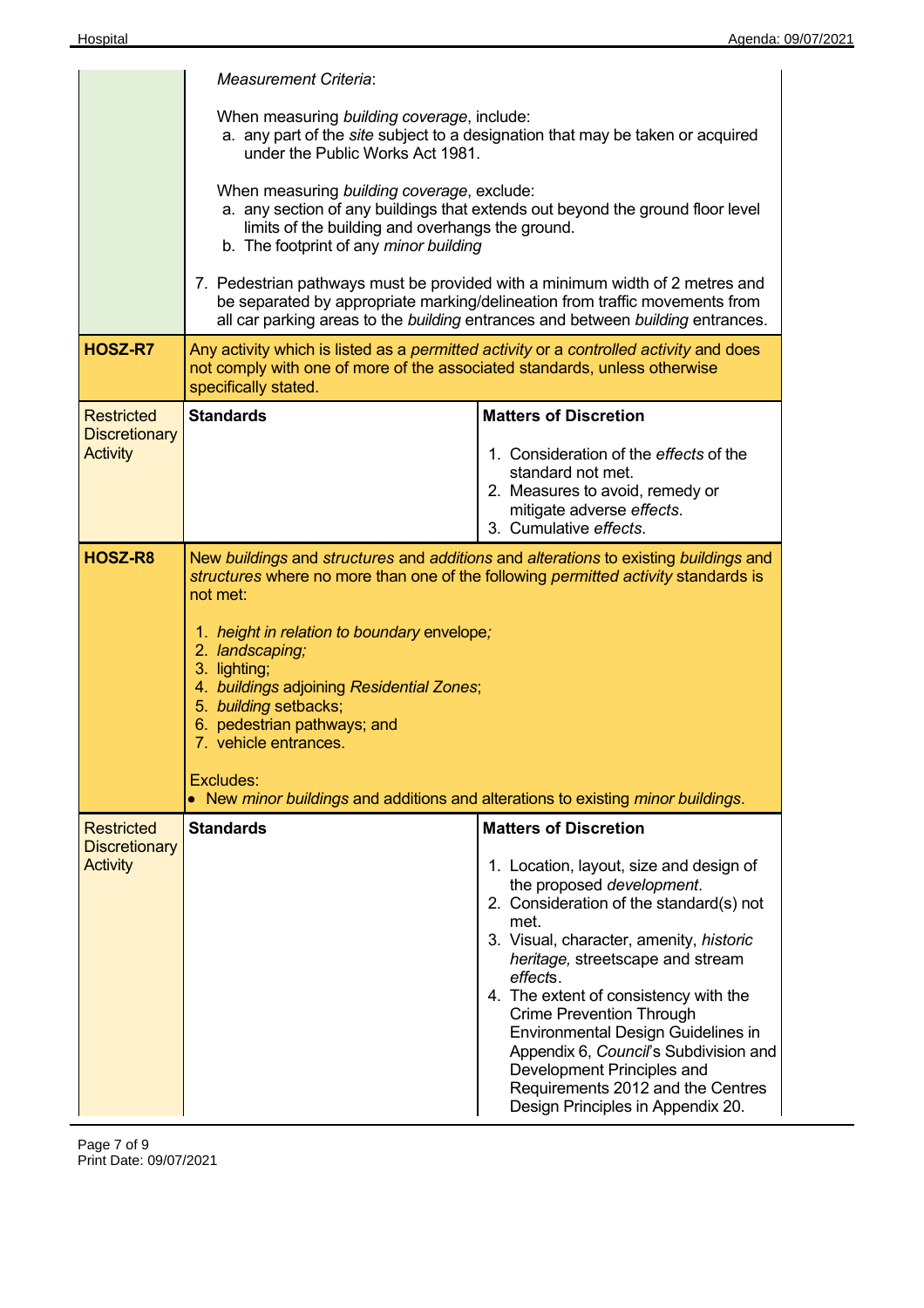|                                                              |                                                                                                                                               | 5. Effects on landform and landscape.<br>6. Traffic and transport effects.<br>7. Design and appearance of buildings.<br>8. Location and design of parking, traffic<br>circulation areas, loading and access.<br>9. Public safety.<br>10. Context and surroundings.<br>11. Cumulative effects.<br>12. Whether any nuisance effects are<br>created.<br>13. The consistency with the relevant<br>objectives and policies.                                                                                                                                          |  |  |  |
|--------------------------------------------------------------|-----------------------------------------------------------------------------------------------------------------------------------------------|-----------------------------------------------------------------------------------------------------------------------------------------------------------------------------------------------------------------------------------------------------------------------------------------------------------------------------------------------------------------------------------------------------------------------------------------------------------------------------------------------------------------------------------------------------------------|--|--|--|
| HOSZ-R9                                                      | Development which is undertaken in accordance with the Development Incentives<br>Guidelines set out in Appendix 1.                            |                                                                                                                                                                                                                                                                                                                                                                                                                                                                                                                                                                 |  |  |  |
| <b>Restricted</b><br><b>Discretionary</b><br><b>Activity</b> | <b>Standards</b><br>1. The amount of development<br>proposed must not exceed or<br>proceed earlier than the stipulations<br>in the guideline. | <b>Matters of Discretion</b><br>1. The scale of biodiversity, energy or<br>water quality benefits created by the<br>proposal.<br>2. Layout, size, design and location of<br>proposed buildings (excluding minor<br>buildings).<br>3. Visual, character and amenity effects.<br>4. Ecological or biodiversity effects.<br>5. Traffic and transport effects.<br>6. Proposed mitigation, remediation or<br>ongoing management measures.<br>7. Effect on natural character values.<br>8. Cumulative effects.<br>9. The Centres Design Principles in<br>Appendix 20. |  |  |  |
| <b>HOSZ-R10</b>                                              | Any activity which is listed as a restricted discretionary activity and does not<br>stated.                                                   | comply with one or more of the associated standards, unless otherwise specifically                                                                                                                                                                                                                                                                                                                                                                                                                                                                              |  |  |  |
| <b>Discretionary</b><br><b>Activity</b>                      |                                                                                                                                               |                                                                                                                                                                                                                                                                                                                                                                                                                                                                                                                                                                 |  |  |  |
| <b>HOSZ-R11</b>                                              | Residential activities (excluding visitor accommodation which is not temporary<br>residential rental accommodation).                          |                                                                                                                                                                                                                                                                                                                                                                                                                                                                                                                                                                 |  |  |  |
| <b>Discretionary</b><br><b>Activity</b>                      |                                                                                                                                               |                                                                                                                                                                                                                                                                                                                                                                                                                                                                                                                                                                 |  |  |  |
| <b>HOSZ-R12</b>                                              | Offensive odours detected at any boundary adjoining the Residential Zones.                                                                    |                                                                                                                                                                                                                                                                                                                                                                                                                                                                                                                                                                 |  |  |  |
| Non-<br>complying<br>Activity                                |                                                                                                                                               |                                                                                                                                                                                                                                                                                                                                                                                                                                                                                                                                                                 |  |  |  |
| <b>HOSZ-R13</b>                                              | Offensive trades.                                                                                                                             |                                                                                                                                                                                                                                                                                                                                                                                                                                                                                                                                                                 |  |  |  |
| Non-<br>Complying<br>Activity                                |                                                                                                                                               |                                                                                                                                                                                                                                                                                                                                                                                                                                                                                                                                                                 |  |  |  |
| HOSZ-R14                                                     |                                                                                                                                               | New buildings and structures and additions and alterations to existing buildings and<br>structures which exceed 12 metres in <i>height</i> or are more than 3 storeys above the                                                                                                                                                                                                                                                                                                                                                                                 |  |  |  |

Page 8 of 9 Print Date: 09/07/2021